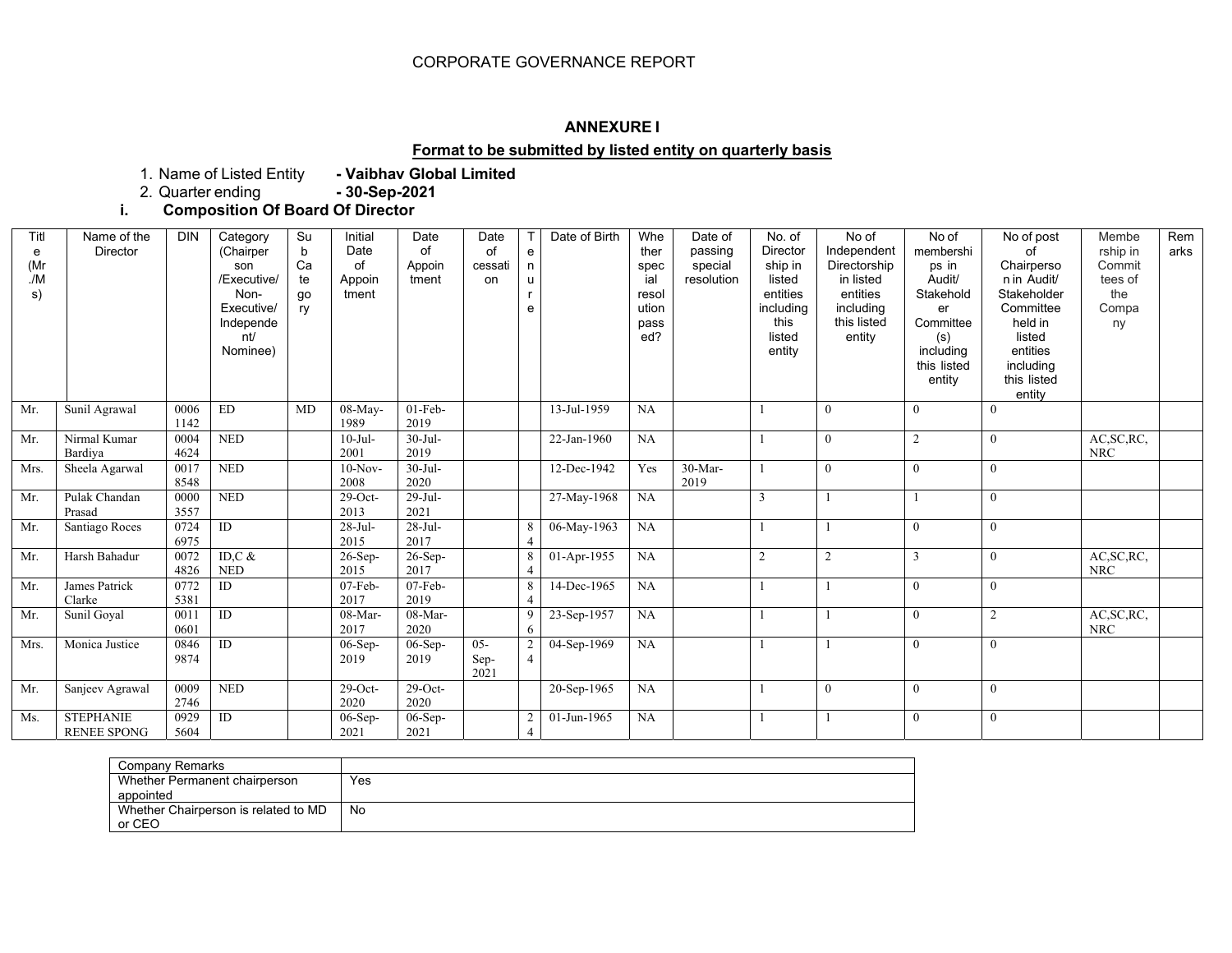# **ii. Composition of Committees**

## **a. Audit Committee**

| Sr.<br>No. | Name of the Director | Category   | Chairperson/Membership | Appointment<br>Date | <b>Cessation Date</b> |
|------------|----------------------|------------|------------------------|---------------------|-----------------------|
|            | Sunil Goyal          | ID         | Chairperson            | 08-Mar-2017         |                       |
|            | Harsh Bahadur        | ID,C $&$   | Member                 | 06-May-2017         |                       |
|            |                      | <b>NED</b> |                        |                     |                       |
|            | Nirmal Kumar Bardiya | <b>NED</b> | Member                 | $25$ -Apr-2004      |                       |

| ∵ompany<br>Remarks                                                                                                                                                                                                                                                                           |     |  |
|----------------------------------------------------------------------------------------------------------------------------------------------------------------------------------------------------------------------------------------------------------------------------------------------|-----|--|
| <b>Whether Permanent</b>                                                                                                                                                                                                                                                                     | Yes |  |
| າ appointed<br>chairperson                                                                                                                                                                                                                                                                   |     |  |
| $\mathbf{a}$ and the state of $\mathbf{a}$ and $\mathbf{a}$ and $\mathbf{a}$ and $\mathbf{a}$ and $\mathbf{a}$ and $\mathbf{a}$ and $\mathbf{a}$ and $\mathbf{a}$ and $\mathbf{a}$ and $\mathbf{a}$ and $\mathbf{a}$ and $\mathbf{a}$ and $\mathbf{a}$ and $\mathbf{a}$ and $\mathbf{a}$ and |     |  |

#### **b. Stakeholders Relationship Committee**

| .          |                      |            |                        |                     |                       |  |  |
|------------|----------------------|------------|------------------------|---------------------|-----------------------|--|--|
| Sr.<br>No. | Name of the Director | Category   | Chairperson/Membership | Appointment<br>Date | <b>Cessation Date</b> |  |  |
|            |                      |            |                        |                     |                       |  |  |
|            | Sunil Goyal          | ID         | Chairperson            | $08-Mar-2017$       |                       |  |  |
|            | Harsh Bahadur        | ID,C $\&$  | Member                 | 06-May-2017         |                       |  |  |
|            |                      | <b>NED</b> |                        |                     |                       |  |  |
|            | Nirmal Kumar Bardiya | <b>NED</b> | Member                 | $31-Oct-2019$       |                       |  |  |

| Remarks<br>∵ompanyٽ        |     |
|----------------------------|-----|
| Whether,<br>∵ Permanent    | Yes |
| appointed \<br>chairperson |     |

# **c. Risk Management Committee**

| Sr. | Name of the Director | Category   | Chairperson/Membership | Appointment | <b>Cessation Date</b> |
|-----|----------------------|------------|------------------------|-------------|-----------------------|
| No. |                      |            |                        | Date        |                       |
|     | Sunil Goyal          | ID         | Chairperson            | 28-Jan-2019 |                       |
|     | Harsh Bahadur        | ID, $C$ &  | Member                 | 28-Jan-2019 |                       |
|     |                      | <b>NED</b> |                        |             |                       |
|     | Nirmal Kumar Bardiya | <b>NED</b> | Member                 | 21-Feb-2020 |                       |
|     | Vineet Ganeriwala    | Member     | Member                 | 21-Feb-2020 |                       |

| こompanv<br>Remarks       |     |
|--------------------------|-----|
| <b>Whether Permanent</b> | Yes |
| chairperson<br>appointed |     |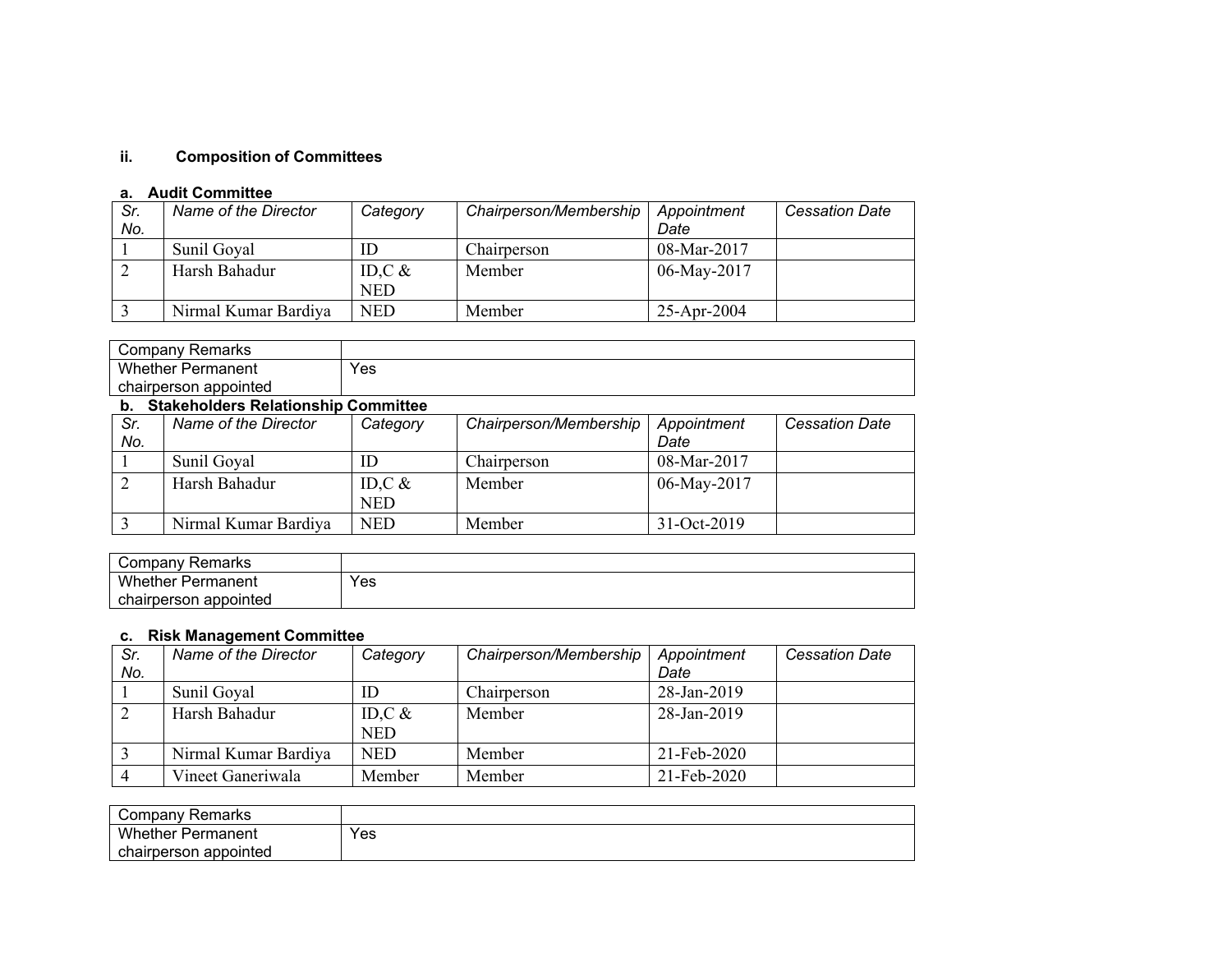## **d. Nomination and Remuneration Committee**

| u.<br><u>NUMINIANUM ANU INGINUMGLANUM UUMININIUGE</u> |     |                      |            |                        |               |                       |  |
|-------------------------------------------------------|-----|----------------------|------------|------------------------|---------------|-----------------------|--|
|                                                       | Sr. | Name of the Director | Category   | Chairperson/Membership | Appointment   | <b>Cessation Date</b> |  |
|                                                       | No. |                      |            |                        | Date          |                       |  |
|                                                       |     | Sunil Goyal          | ID         | Chairperson            | $08-Mar-2017$ |                       |  |
|                                                       |     | Harsh Bahadur        | ID,C $\&$  | Member                 | 06-May-2017   |                       |  |
|                                                       |     |                      | <b>NED</b> |                        |               |                       |  |
|                                                       |     | Nirmal Kumar Bardiya | <b>NED</b> | Member                 | 13-Aug-2001   |                       |  |

| Remarks<br>ごompanv    |     |
|-----------------------|-----|
| Whether<br>Permanent  | Yes |
| chairperson appointed |     |

# iii. **Meeting of Board of Directors**

| Date(s) of Meeting<br>$\vert$ (if any) in the<br>previous quarter | Date(s) of Meeting<br>(if any) in the<br>relevant quarter | Whether<br>requirement of<br>Quorum met | Number of<br>Directors present | <b>Number of Independent</b><br>Directors present |
|-------------------------------------------------------------------|-----------------------------------------------------------|-----------------------------------------|--------------------------------|---------------------------------------------------|
| 12-May-2021                                                       | 29-Jul-2021                                               | Yes                                     |                                |                                                   |

| Company Remarks               |  |
|-------------------------------|--|
| Maximum gap between any       |  |
| two consecutive (in number of |  |
| days)                         |  |

# iv. **Meeting of Committees**

| Name of the<br><b>Committee</b>             | Date(s) of<br>meeting during<br>of the committee<br>in the previous<br>quarter | Date(s) of<br>meeting of the<br>committee in the<br>relevant quarter | Whether<br>requirement<br>of Quorum<br>met (Yes/No) | Number of<br><b>Directors</b><br>present | Number of<br>independent<br>directors<br>present |
|---------------------------------------------|--------------------------------------------------------------------------------|----------------------------------------------------------------------|-----------------------------------------------------|------------------------------------------|--------------------------------------------------|
| <b>Audit Committee</b>                      | 12-May-2021                                                                    |                                                                      | Yes                                                 |                                          | 2                                                |
| <b>Audit Committee</b>                      |                                                                                | 29-Jul-2021                                                          | Yes                                                 | 3                                        | 2                                                |
| Nomination $&$<br>Remuneration<br>Committee | 10-May-2021                                                                    |                                                                      | Yes                                                 | 3                                        | 2                                                |
| Risk Management<br>Committee                |                                                                                | 23-Jul-2021                                                          | Yes                                                 | 4                                        | 2                                                |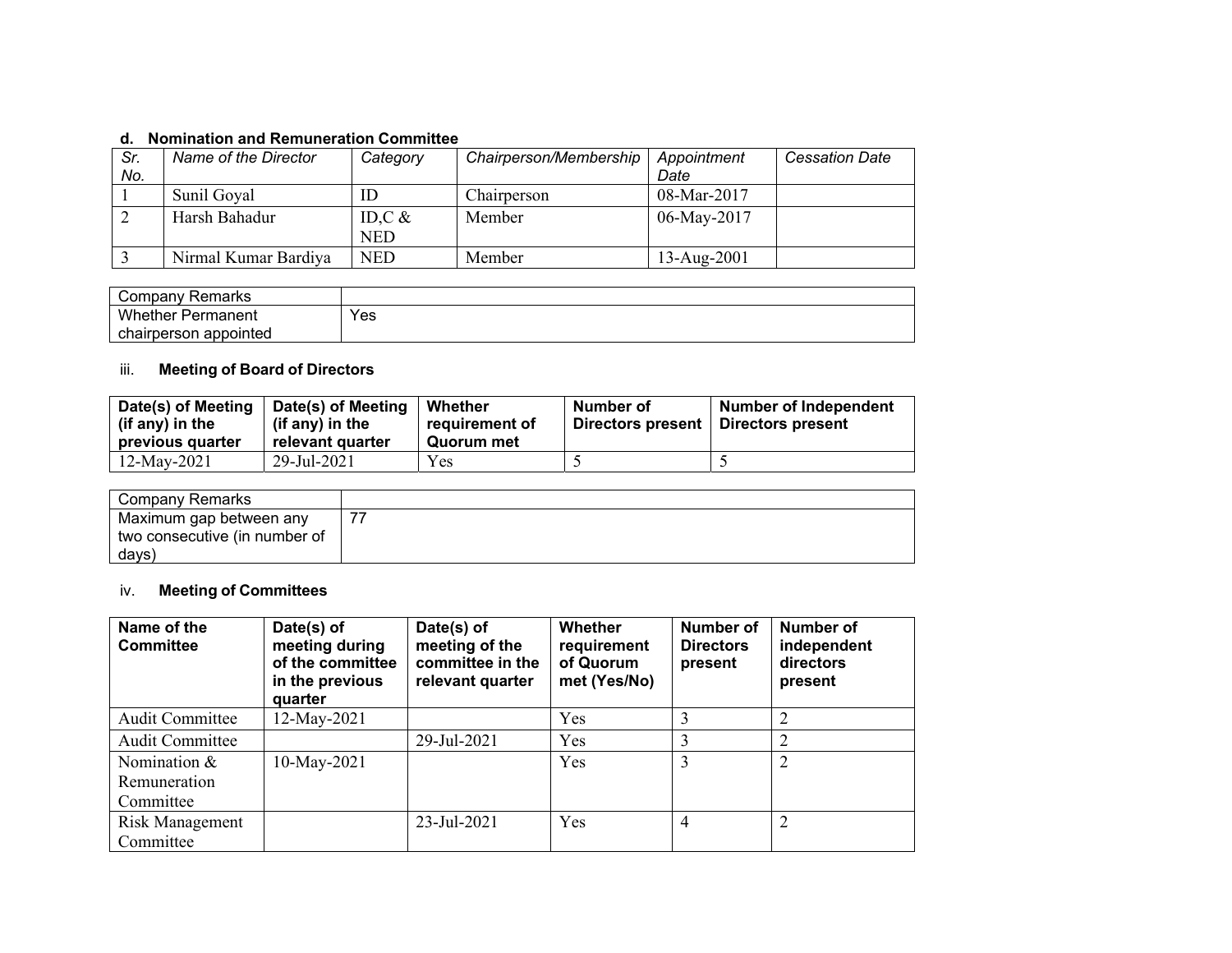| Company Remarks               |  |
|-------------------------------|--|
| Maximum gap between any       |  |
| two consecutive (in number of |  |
| days) [Only for Audit         |  |
| Committee]                    |  |

#### v.**Related Party Transactions**

| <b>Subject</b>                                                                                            | <b>Compliance status</b><br>(Yes/No/NA) | <b>Remark</b> |
|-----------------------------------------------------------------------------------------------------------|-----------------------------------------|---------------|
| Whether prior approval of audit committee obtained                                                        | Yes                                     |               |
| Whether shareholder approval obtained for material RPT                                                    | Not Applicable                          |               |
| Whether details of RPT entered into pursuant to omnibus<br>approval have been reviewed by Audit Committee | Yes                                     |               |

| Disclosure of notes on related  | Detail of all material transaction with related party under regulation 27(2b) of the |
|---------------------------------|--------------------------------------------------------------------------------------|
| party transactions and          | SEBI (Listing Obligations & Disclosure Requirement) Regulations, 2015 from           |
| Disclosure of notes of material | 01stApril, 2021 to 30th September, 2021: Name of Related Party: NA Nature of         |
| related party transactions      | transaction: NA Total amount of transaction: NA                                      |

# **VI. Affirmations**

 $\Gamma$ 

- 1. The composition of Board of Directors is in terms of SEBI (Listing obligations and disclosure requirements) Regulations, 2015. **Yes**
- 2. The composition of the following committees is in terms of SEBI (Listing obligations and disclosure requirements) Regulations, 2015
	- a. Audit Committee **Yes**
	- b. Nomination & remuneration committee **Yes**
	- c. Stakeholders relationship committee **Yes**
	- d. Risk management committee (applicable to the top 100 listed entities)  **Yes**
- 3. The committee members have been made aware of their powers, role and responsibilities as specified in SEBI (Listing obligations and disclosure requirements) Regulations, 2015. **- Yes**
- 4. The meetings of the board of directors and the above committees have been conducted in the manner as specified in SEBI (Listing obligations and disclosure requirements) Regulations, 2015.**- Yes**
- 5. a. This report and/or the report submitted in the previous quarter has been placed before Board of Directors.  **Yes** b. Any comments/observations/advice of Board of Directors may be mentioned here:

| <b>Name</b>        | <b>Sushil Sharma</b>                              |
|--------------------|---------------------------------------------------|
| <b>Designation</b> | <b>Company Secretary &amp; Compliance Officer</b> |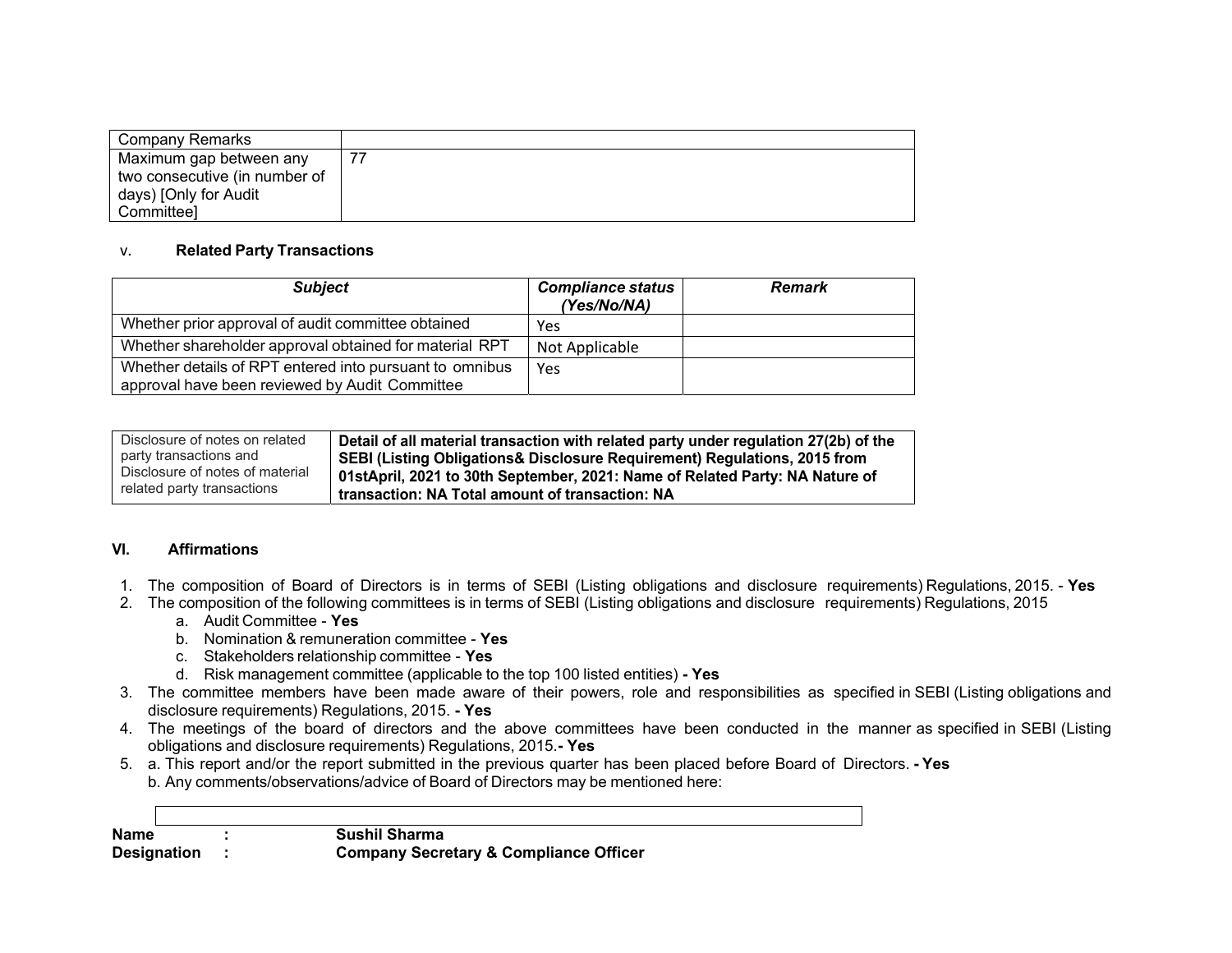#### *ANNEXURE III*

#### **Affirmations**

| <b>Broad Heading</b>                                                                                                                                                                          | <b>Regulation</b><br><b>Number</b>           | <b>Compliance</b><br><b>Status</b> | <b>Company Remark</b> |
|-----------------------------------------------------------------------------------------------------------------------------------------------------------------------------------------------|----------------------------------------------|------------------------------------|-----------------------|
| Copy of the annual report<br>including balance sheet, profit<br>and loss account, directors<br>report, corporate governance<br>report, business responsibility<br>report displayed on website | 46(2)                                        | Yes                                |                       |
| Presence of Chairperson of<br>Audit Committee at the Annual<br><b>General Meeting</b>                                                                                                         | 18(1)(d)                                     | Yes                                |                       |
| Presence of Chairperson of the<br>nomination and remuneration<br>committee at the<br>annual<br>general meeting                                                                                | 19(3)                                        | Yes                                |                       |
| Presence of Chairperson of the<br>Stakeholder<br>Relationship<br>committee at<br>the<br>annual<br>general meeting                                                                             | 20(3)                                        | Yes                                |                       |
| "Corporate<br>Whether<br>Governance Report" disclosed<br>in Annual Report                                                                                                                     | $34(3)$ read with<br>para C of<br>Schedule V | Yes                                |                       |

Note:

**Name :<br>Designation : Sushil Sharma Company Secretary & Compliance Officer** 

# **ANNEXURE IV**

| %symbol%                                                                                       | %companyName% |  | %quarterEnded%                               |  |  |
|------------------------------------------------------------------------------------------------|---------------|--|----------------------------------------------|--|--|
|                                                                                                |               |  |                                              |  |  |
| (A) Any loan or any other form of debt advanced by the listed entity directly or indirectly to |               |  |                                              |  |  |
| Aggregate amount advanced during six months                                                    |               |  | Balance outstanding at the end of six months |  |  |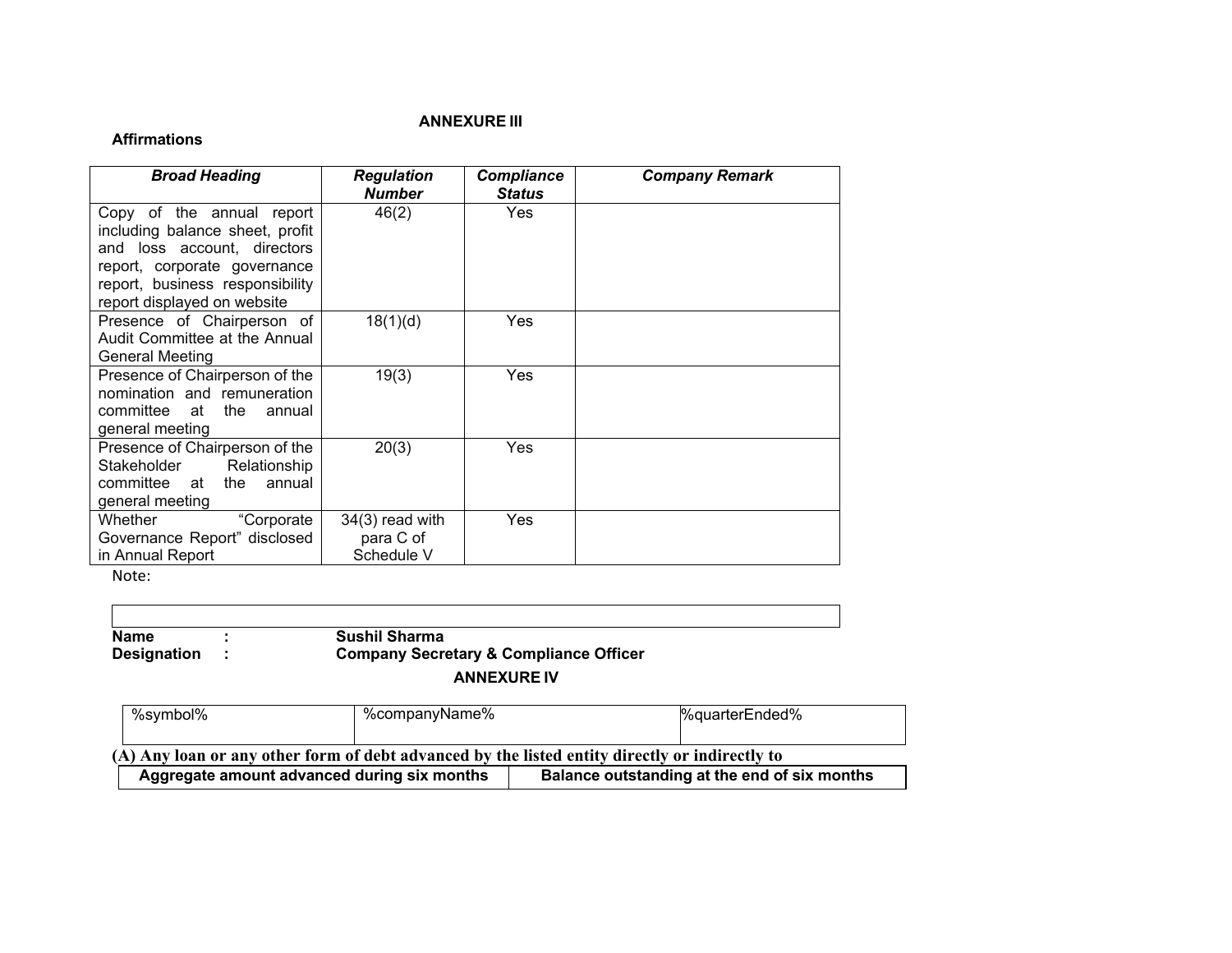| Promoter or<br>any other<br>entity<br>controlled by<br>them | Promoter<br>Group or<br>any other<br>entity<br>controlled<br>by them | <b>Directors</b><br>(including<br>relatives)<br>or any<br>other<br>entity<br>controlled<br>by them | <b>KMPs or</b><br>any other<br>entity<br>controlled<br>by them | Promot<br>er or<br>any<br>other<br>entity<br>controll<br>ed by<br>them | Promoter<br>Group or<br>any other<br>entity<br>controlled<br>by them | <b>Directors</b><br><i>(including</i><br>relatives) or<br>any other<br>entity<br>controlled by<br>them | <b>KMPs or any</b><br>other entity<br>controlled by<br>them |
|-------------------------------------------------------------|----------------------------------------------------------------------|----------------------------------------------------------------------------------------------------|----------------------------------------------------------------|------------------------------------------------------------------------|----------------------------------------------------------------------|--------------------------------------------------------------------------------------------------------|-------------------------------------------------------------|
| 0                                                           | 0                                                                    | 0                                                                                                  | 0                                                              | $\overline{0}$                                                         | $\Omega$                                                             | $\mathbf{0}$                                                                                           | 0                                                           |

(B) Any guarantee/ comfort letter (by whatever name called) provided by the listed entity directly or indirectly, in connection with any loan(s) **or any other form of debt availed by:**

| <b>Entity</b>                                                             | Type (guarantee,<br>comfort letter etc.) | Aggregate<br>amount of<br>issuance during<br>six months | Balance outstanding at the<br>end of six months (taking into<br>account any invocation) |
|---------------------------------------------------------------------------|------------------------------------------|---------------------------------------------------------|-----------------------------------------------------------------------------------------|
| Promoter or any other entity<br>controlled by them                        | 0                                        | $\Omega$                                                | 0                                                                                       |
| Promoter Group or any other entity<br>controlled by them                  | $\mathbf 0$                              | $\mathbf{0}$                                            | 0                                                                                       |
| Directors (including relatives) or<br>any other entity controlled by them | $\mathbf{0}$                             | $\Omega$                                                | 0                                                                                       |
| KMPs or any other entity controlled<br>by them                            | $\mathbf{0}$                             | $\Omega$                                                | 0                                                                                       |